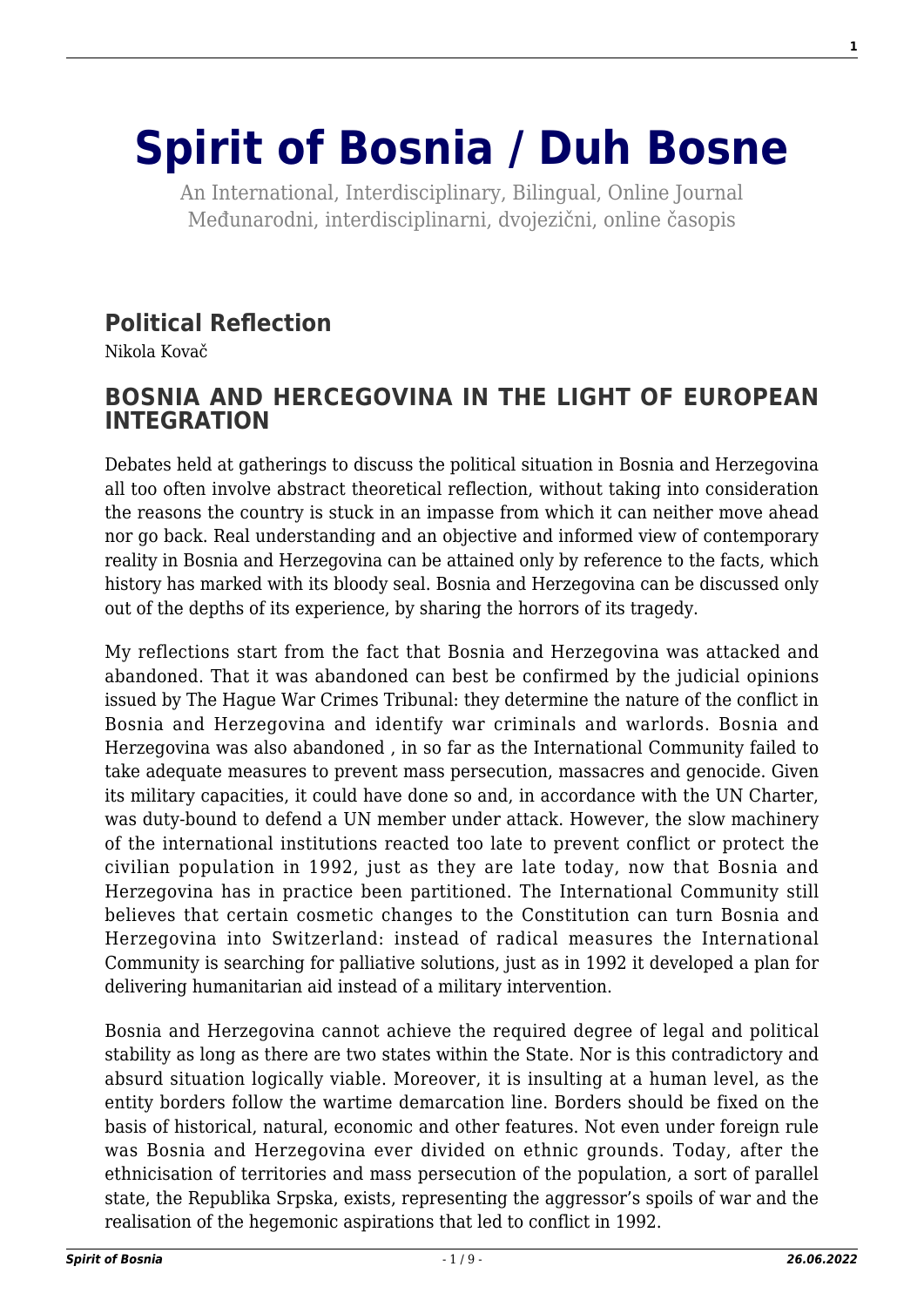The country's security is hardly strengthened by having two different ethnic police forces, any more than its cultural development is by having a dozen ministries of culture or the concept of "two schools under one roof". Is economic development likely, where when all the fundamental systems (power supply, transport, communications), as well as the tax and customs systems, are doubled or tripled? Should local authorities control public property as if it were their own, having in mind that this property was created by effort and resources invested by the whole society of the former State?

The peoples of Bosnia and Herzegovina have never asked for such a model of society. The Constitution of Bosnia and Herzegovina was not adopted by the Parliamentary Assembly of Bosnia and Herzegovina, but imposed in Dayton. It does not reflect the spirit and political will of all the peoples in Bosnia and Herzegovina, nor is it tailored to their needs. The task of implementing this Constitution was given to UNPROFOR, IFOR, and their civilian counterpart, OSCE. From its very arrival to Bosnia and Herzegovina, the UNPROFOR mission was both contradictory and absurd: the military forces were on a peace-keeping mission, while war raged through the land. Instead of peace-making, the international forces began to monitor military operations with a view to dividing the territory of Bosnia and Herzegovina on ethnic grounds.

With such pressure from the international factor and procrustean solutions reached without its people and contrary to its historical experience, Bosnia and Herzegovina is now facing a world of consequences, post festum , with everything already been decided upon and intervention almost impossible. The facts have already been established and are undergoing legitimation. The partition of the State, which once seemed a temporary solution, has become a permanent situation involving 'statelets' and parallel institutions. The war has passed but the antagonisms are not: the Dayton entity borders have legitimated the idea of separation and ethnic territories. Dayton legitimated an accomplished fact, having first declared the end of the war without declaring who won or who lost, and established the percentage of territory belonging to each of the two demarcated entities. A democratic state cannot be built on such grounds and premises; Bosnia and Herzegovina is denied the opportunity to develop the idea of the State and restore the spirit of its democratic institutions. In a word, the Dayton Agreement has now become an obstacle to both the political and the economic development of Bosnia and Herzegovina, as well as to stabilisation of the region. It is therefore legitimate to ask why the Dayton Agreement is now being read as a normative document instead of being interpreted as one subject to evolution, all the more as none of the individual signatories remain among the living. In addition, the situation in Bosnia and Herzegovina was set up and determined by the International Community, which, therefore, has both the legal and the moral duty to enable the peoples of Bosnia and Herzegovina to find the best way to Europe, instead of abandoning the country to the autocracy of local leaders, many of whom still support the very ideas that led to conflict in 1992.

The International Community deploys promises (which are not fulfilled), outworn stereotypes (which have always failed, from Munich in 1938 to Cyprus in our day), threats and sanctions (which have little effect); it tries war criminals in court, but their 'statelet', their monument, lives on. Finally, the International Community must say what it wants to do in Bosnia and Herzegovina – to establish a sovereign and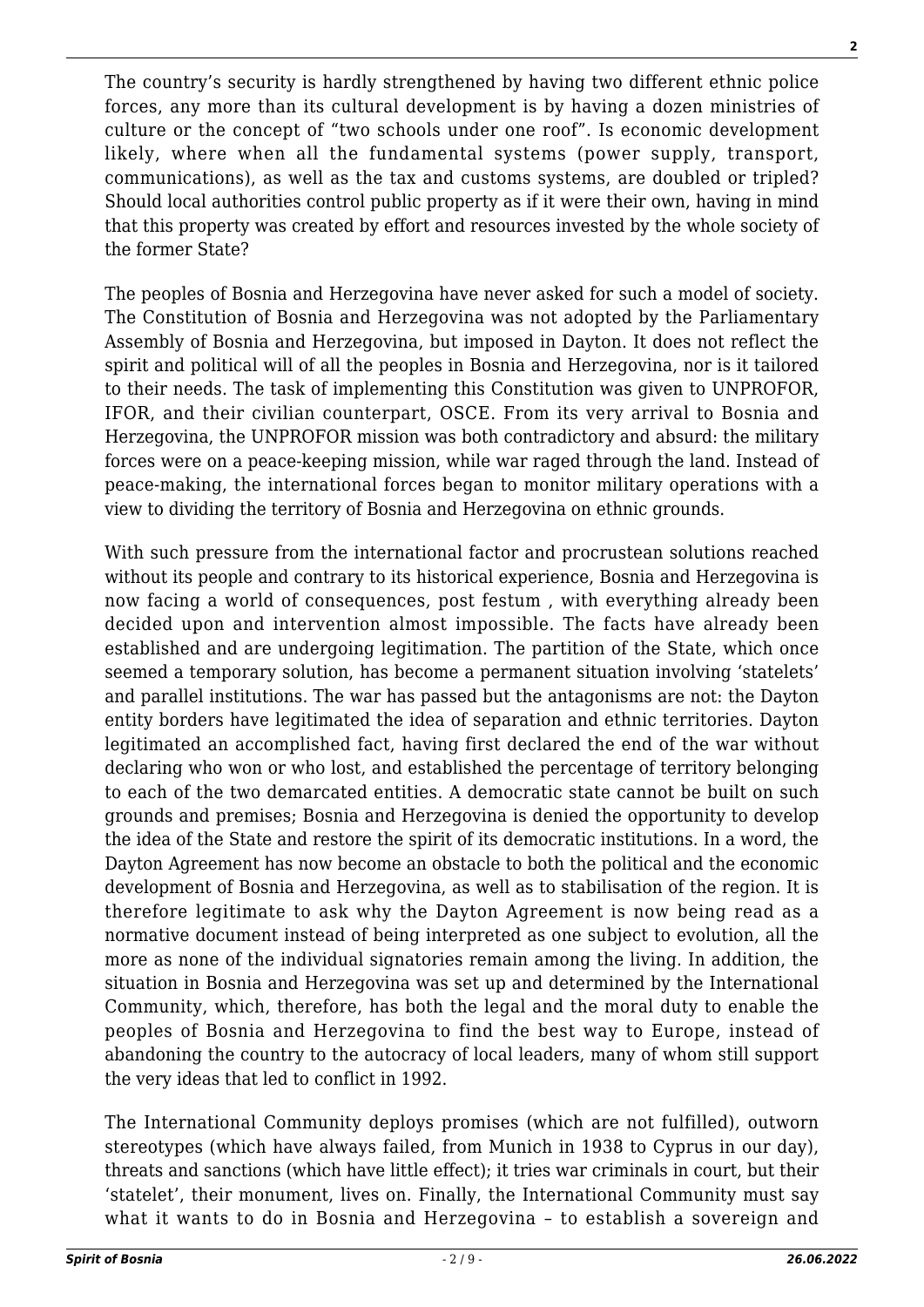territorially undivided state or to pacify the region. For, it is futile to insist on constitutional amendments that do not affect the core organisation and security of the State. Quite the contrary, after the state authorities have established control over the whole territory of Bosnia and Herzegovina and after their central mechanisms have been strengthened, the issue of constitutional arrangements becomes a technical issue for legal experts.

Despite the obstacles arising from literal interpretation of the Dayton Agreement and despite the inertness of the International Community and its indifference towards the aggressive rhetoric of nationalist leaders, there do exist solutions whose implementation is hoped for and supported by forces that respect the historical and legal integrity of Bosnia and Herzegovina and the mosaic of its peoples and cultural traditions. We would, first and foremost, point to the need to reintegrate the State, with wide and communal self-governance, reduction of political bureaucracy, centralisation of the vital functions of the State, economic reconstruction of the country, and stimulation of major investment projects, directing investments towards production instead of budgetary expenditure. These are only some of the requirements to be met, before Bosnia and Herzegovina can be seen in the light of European integration.

## **THE PARADOX OF DAYTON**

In Dayton, Bosnia and Herzegovina received a constitution never voted for by Parliament. The constitution was imposed as the basis for the future constitutional order of a country just emerging from war. This decision speaks volumes about the political and legal status of Bosnia and Herzegovina within the community of European countries. Although the decisions made in Dayton were indispensable and helpful in ending the war, they had long-term negative consequences for the development of democratic relationships in Bosnia and Herzegovina: among other things, the agreement did not define the character of the war, while it afforded equal rights to both the aggressor and the victim. The agreement was therefore based more on the requirements of political pragmatism than on the imperatives of ethics and common sense. But a righteous peace can never be established without confrontation with the truth and confession of guilt for crimes committed.

The decisions of the International Community with regard to the internal organisation of the country were no less paradoxical: although the community acknowledged The strategy adopted by the International Community for Bosnia and Herzegovina during the conflict was not only contradictory but also deeply unjust and inhumane: when there was need to protect a sovereign state and UN member, the International Community showed no political will to prevent "ethnic cleansing," massive bloodshed, or genocide. When, on the other hand, they saw the need to end the war, the same community, with the UN's blessing, deployed all its power to equate the aggressors with the victims and divide the territory along lines where the aggressors carried out their worst crimes against the civilian population. In this way the Dayton Agreement legitimated the territorial conquests of the war, which the aggressor had no intention of relinquishing at the negotiating table. In fact, the Dayton Agreement ratified a fait accompli, while Bosnia and Herzegovina found itself facing a "world of consequences," powerless in the face of thousands of victims, unable to establish a just and lasting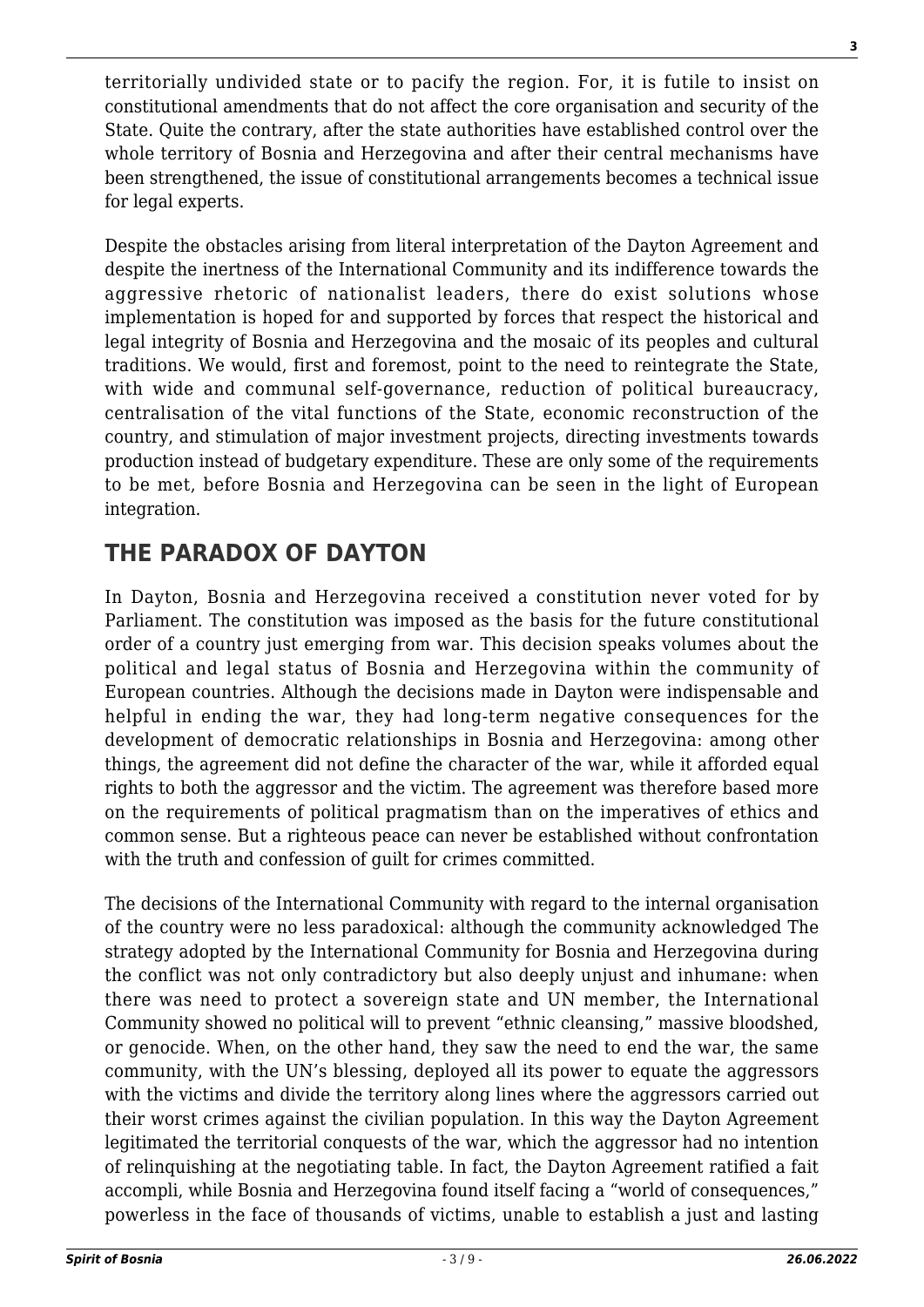peace. Though such a peace can never be achieved if justice is not served, the International Community drew up a plan to end the war without winner or [loser](http://www.willbeta.com/lose-weight-exercise/), with the "belligerent sides" sharing the responsibility and the aggressor enshrining its right to territories conquered manu militari. A literal application of the Dayton Agreement did not, therefore, eliminate the danger of separatist tendencies leading to a territorial, political, economic and cultural partition of Bosnia and Herzegovina; i.e., to the disruption of its constitutional order. This gave rise to the need for changes to the regulations of the Dayton Agreement and the constitution of Bosnia and Herzegovina, a result of this agreement. a sovereign Bosnia and Herzegovina and its historical continuity, it recognized two states (albeit not as international subjects) within the State. Further, with the help of the United Nations, it proclaimed protected zones in Bosnia and Herzegovina without undertaking any measures (except monitoring) to actually protect them. This community is tracking down people charged with command responsibility for the crimes committed, while hundreds of killers and butchers are still on the loose and even holding office in Bosnia and Herzegovina and elsewhere. The International Community continues to ignore the entreaties of the Srebrenica survivors to ascertain the role of the "Blue Helmets" in the July 1995 massacre, even though the available documentation shows that the representatives of the International Community who did nothing to prevent the carnage are just as responsible for the Srebrenica genocide as Mladić and his criminals. These paradoxes are an expression of an incoherent foreign policy within the International Community: the interests and the strategy of the Americans were different from those of the Russians, French and the English. In fact, all these countries differed with regard to their interests and strategies, as well as the positions of their governments. These political differences would prove fatal for Bosnia and Herzegovina.

In appealing to these facts and analysing the mission of the International Community in the Balkans and particularly in Bosnia and Herzegovina, one logical question emerges: what does Europe want to achieve in its south-eastern peninsula? In the past ten years it has shown that it wants pacification of the regions: in this, its war project has achieved complete success. Its civil organs (OHR, OSCE), however, have failed to establish a lasting or just peace; failed to ensure the rule of law or the functioning of community institutions; failed to create the basic premises for the normal existence of an independent state; failed to reform political and social structures or strengthen civil society; failed to enable the return of refugees and displaced people–nor have they managed to make return sustainable from the financial point of view, as well as in terms of safety; and they have even failed to bring to justice the most important war criminals. In a word, they have not managed to create the legal and political basis for lasting peace, the strengthening of the forces committed to the rule of law, or movement towards European and Atlantic integration.

Paradoxical too is the position of the International Community and its High Representative, in allowing the nationalist parties that currently dominate the political scene in Bosnia and Herzegovina to persist in their everyday parliamentary practice of dismantling the Bosnian and Herzegovinian State by political means, as they did with weapons during the war. No reasonable person can deny the will or the right of a nation to political organization (even on an ethnic basis) according to its interests, needs and tradition. What cannot be accepted, though, is the practice of manipulation of a people and its patriotic feelings, and constant intimidation. One should not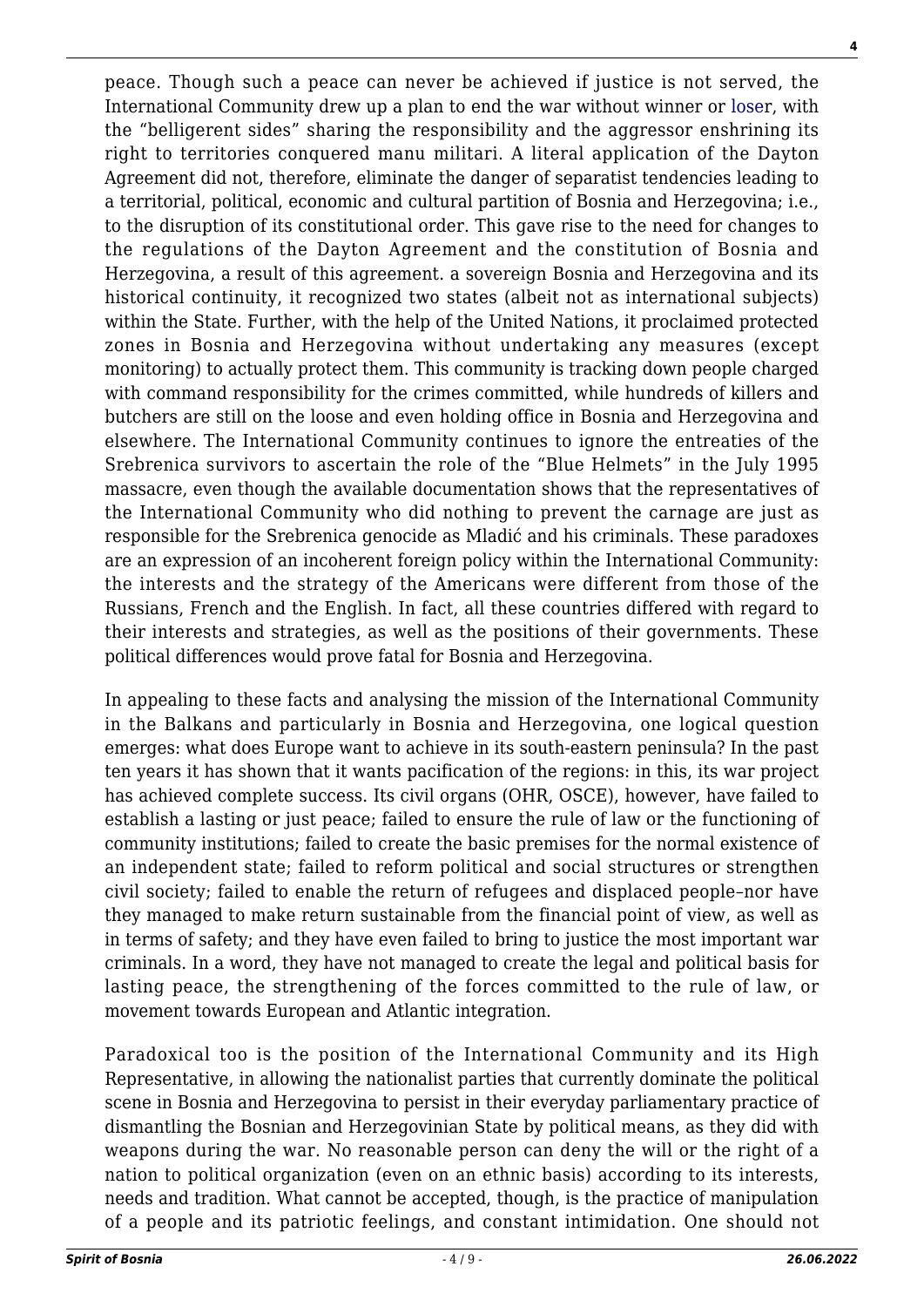tolerate the stressing of ethnic/national interests to the detriment of general and common interests, nor should one watch with 'stoicism' the strength ening of secessionist tendencies within a State with international credibility and whose sovereignty has deep historical roots. The International Community has not realised yet that emphasising the rights to the protection of ethnic/national interests does not serve the ethnic group and does not contribute to reinforcing the State's foundations. It serves the political oligarchy which sees in the multiplication of functions and government institutions a chance for the protection of its own privileges. Ten years of managing state business show that the representatives of the three governing parties have only very rarely tried to bring their positions closer together and harmonise their opinions. All problems, from the most banal (such as the look of passports) to the most important (the formation of a single army and police force), have been subject to the arbitration of the High Representative. On these premises of division and pretended defence of ethnic/national interests, it is not possible to build a common state governed by the rule of law, nor to democratise relationships or develop the idea of solidarity and mutual trust.

A basic paradox of the International Community's policy in Bosnia and Herzegovina is the lack of a strategic vision for the development of the political, economic and cultural systems; this is policy without an ideological vision, without an "educated hope" (docta spes), without open horizons; its operative circle, marked by pragmatic actions and palliative solutions, does not encompass deeper historical and cultural strata, Nor does it define specific terms of development of the Balkan regions supervised by the International Community. Just like in the past war, so today, under conditions of unstable peace, the International Community takes into account the de facto state, while disregarding the legal, ethical, and cultural viewpoints. Even if its projects and goals (of which nothing reliable is yet known) succeed, their results cannot be the same in Bosnia-and Herzegovina as, for example, in Kosovo. Similarly, the measures undertaken and applied by the representatives of the International Community cannot be identical for all territories supervised by it.

Finally, the International Community has enormous moral obligations towards Bosnia and Herzegovina: even though Bosnia and Herzegovina was left to defend itself in the war, today it has the right to demand help from the International Community in finding its own way of renewal and its place among the nations of a united Europe. This means creating the preconditions for consolidating the spirit of democracy and the basis of a civil society, as well as faster economic development. Bosnia and Herzegovina expects the International Community to help ensure that the place of the Bosnian state among the European countries is not that of an economic protectorate of the colonial type and to assist Bosnia and Herzegovina in transforming its potential into an opportunity for equal cooperation, connecting the south and the north of Europe, the east and the west, as an important geopolitical crossroads and a meeting point of different cultures and civilisations.

## **NEGOTIATION DEGREE ZERO**

The many meetings held between the party leaders and foreign diplomats, particularly the US ambassador, have been more redolent of political finger-wagging than any rational approach to negotiations. Both sides claim that it is just the first step towards **5**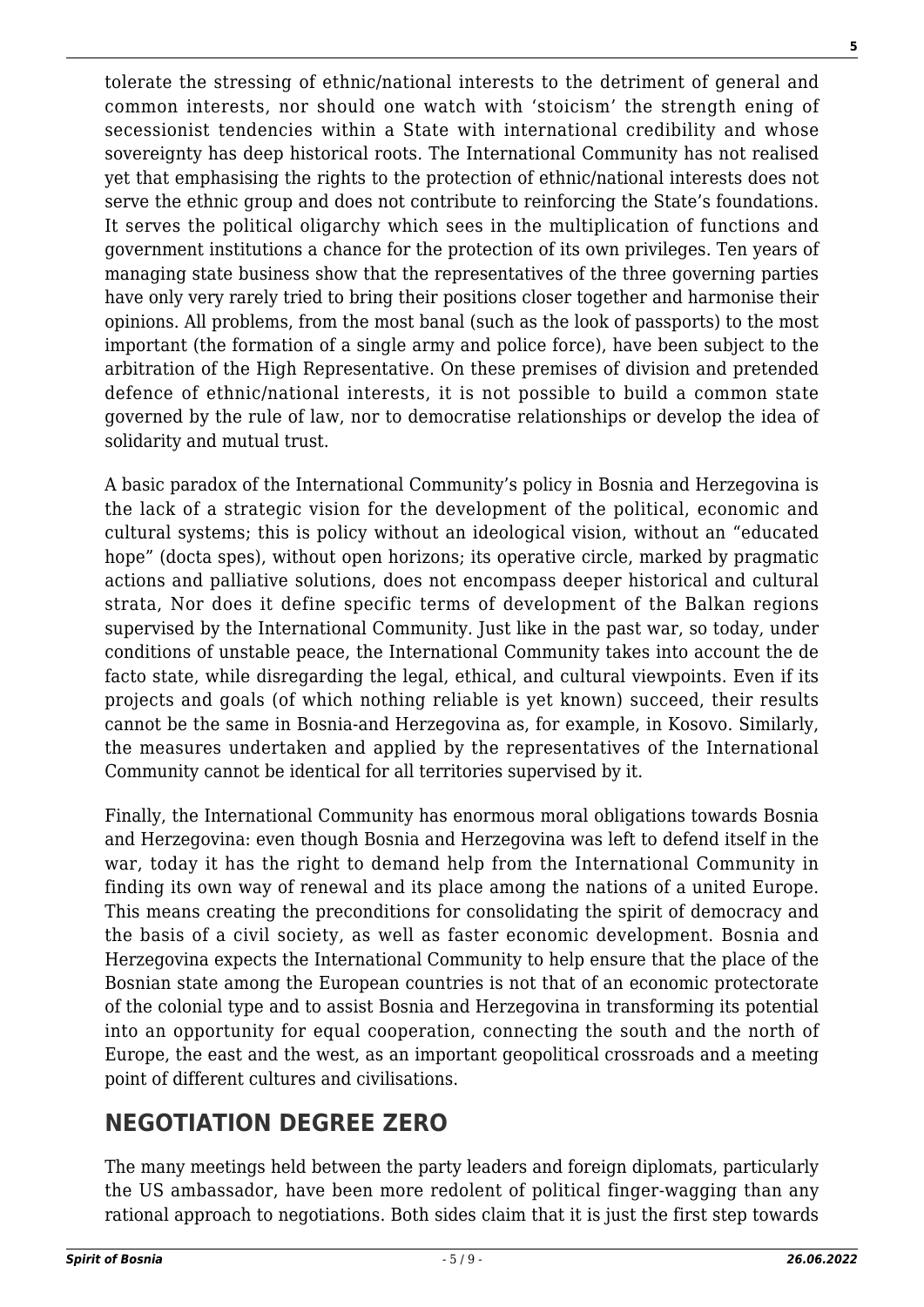reform of the Constitution and that passing the amendments would already be a major success. Both also ignore the fact that this "first step" has come more than ten years after the signing of the Dayton agreement. During this period, certain irreversible processes have taken place in Bosnia and Herzegovina: as return of the displaced and restoration of coexistence have been less than priorities for the international community, territories have become ethnically homogenized, most refugees have not returned to their homes, since not even minimal conditions for survival have been ensured; today the dead are more likely to return home than the living, or at any rate those who want to die where they were born. The remaining refugees have for the most part become assimilated emigrants, who have accepted their new home: their children hardly remember that their parents are from the Balkans, from Bosnia, from Herzegovina. And when they do return, these refugees choose areas where their ethnic group are in the majority. In this way, they unintentionally complete the process of ethnic cleansing and territorial differentiation, begun during the war. The demographic structure of the towns is in disarray: in Ljubinje, Nevesinje, Gacko, Rudo, Bileća, and Trebinje there are hardly (if) any Bosniaks or Croats; in Mostar and the Neretva valley, the percentage of Serbs is negligible; Sarajevo was once the city with second largest number of Serbs (after Belgrade), now it is Chicago.

The proposed amendments to the Constitution of Bosnia and Herzegovina are largely cosmetic in character and it is well-know that cosmetic procedures can beautify the face, but cannot make it any younger. The proposed changes offer Bosnia and Herzegovina no pay-off in stability or in unity. These tactical changes, sell-outs, and mutual concessions have done nothing to advance the strategy of strengthening the State. State sovereignty exists only de iure . For Bosnia and Herzegovina to become sovereign there must be an end to states within the State – the Republika Srpska and the Federation. This contradictory and absurd model of a para-state apparatus is legally unsustainable and has in practice proven ineffective, expensive, and foreign to the experience and traditions of the three peoples, linked as they are by a multitude of mutual interconnections. Nevertheless, political oligarchy attempts to preserve the status quo and, on the basis of fallacious premises, arrive at a positive solution. This political chicanery finds support only in such circles as those that started the 1992 war, on similar grounds. Today it is obvious that the expulsion of the civilian population served above all as a means and a pretext for the creation of independent states, to create ethnically homogenous territories, and for the promotion of selfappointed leaders. While the initiators of conflict and the creators of the RS await the verdict of the International Criminal Court at The Hague, the fruit of their land-grab, in the form of the RS, enjoys all the perquisites of an independent state in the areas of culture, education, the media, tax and customs, and policing.

The international community, by turns tutor, guardian, and observer, is more concerned with the fallout of the political situation in BiH than its causes, failing to pursue the players who forced that very situation on the peoples of BiH in the form of the Dayton Agreement. One must not forget that it was the international community which dictated the dynamic of the war; that through its inactivity (or bad judgment) facilitated the tragedy at Srebrenica; that determined what percentage of territory would fall to the aggressor, for crimes committed; that divided the State into two parts. Today, that same community refuses responsibility for a model of government that does not function: what is more, it is supporting forces that verbally accept the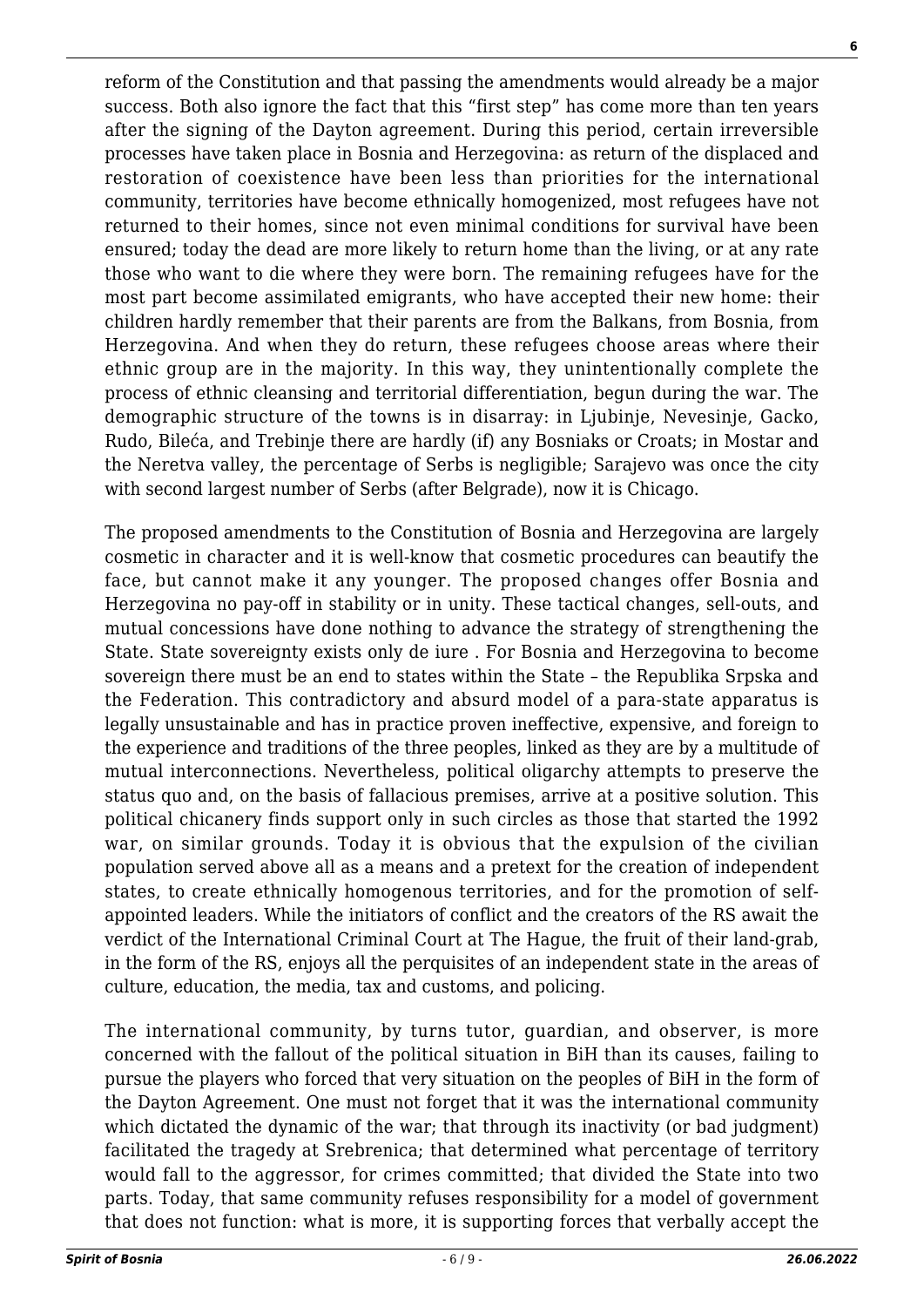**7**

constitutional amendments, but in practice are trying to preserve autonomous privileges afforded them by the partitioned State. Sufficient reason may also be found to criticize the international community with regard to experiences during the war in BiH and the practice of administration in peacetime. During the war, the international community tolerated the initiators of conflict and took the side of the stronger (not the victim), in the belief that the "lords of war" were the only interlocutors. Today, in this instable and conditional peace, the international community accepts the logic of ethnic division and election results which carve up public functions into three parts. The strategy of the international community has not been raised to the level of reflection on the principles of truth and justice or to consideration of the deep historical causes which determine and shape the spiritual and political being of Bosnia and Herzegovina. The international community's logic is not able to accept unity in difference, takes no account of solidarity which is not born out of humanitarian aid, investment programmes, or IMF loans. But such values are immanent to Bosnian and Herzegovinian tradition and have, through history, withstood various tests, always to triumph thanks to the strength of their ethical conviction. With regard to the reality of Bosnia and Herzegovina, international strategy is clearly bereft of any ethical or cultural and historical dimension. Behind the arguments of reason, stands political pragmatism.

Division of BiH was begun following the Munich scenario of the dismemberment of Czechoslovakia in 1938: the sovereign state of BiH lost control over part of its territory. After the conflict, the lines of separation for wartime operations became the boundaries for the rounding-off of ethnically 'clean' territories. The current diplomatic sleight-of-hand regarding the composition of the Presidency, strengthening the government, and the choice of parliament is just a cynical amusement to comfort the public over the lack of real reform or improvement of living standards. As long as the entity boundary lines and the institutions that protect them are not erased and so long as the State has no governmental authority throughout its territory, reforms will remain a form of mere political speculation, pointless circular motion.

If we want a united State of Bosnia and Herzegovina, then there are and can be no negotiations regarding its sovereignty within its territory or regarding its integrity. If we want it to survive, this axiom is not up for discussion. Or, perhaps, the decision has already been made for Cyprus-style partition. Without our knowledge and against our will. That would only confirm our conviction that we live in an atmosphere of historical deception.

A unified State does not mean centralization of the institutions of power. To the contrary, it presupposes broad-based local self-government, on condition that it does not lead towards a strengthening of tendencies of localized self-determination, at the cost of the general or national interest. Cantonal ambitions, however, start with the demand for local selfgovernment in culture, education, healthcare, policing, media, and end with separatist desires and territorial claims, along the lines of "no identity, without an entity". Advocates of preserving the entity model in the RS, at the very mention of reform, radicalize their approach and put in play the very survival of BiH, should the entity be erased: the RS is their booty and their chance to legalize their landgrab and usurpation of the goods of the forced-out non-Serb population, to get their hands on public property (natural resources, companies, capital, and foreign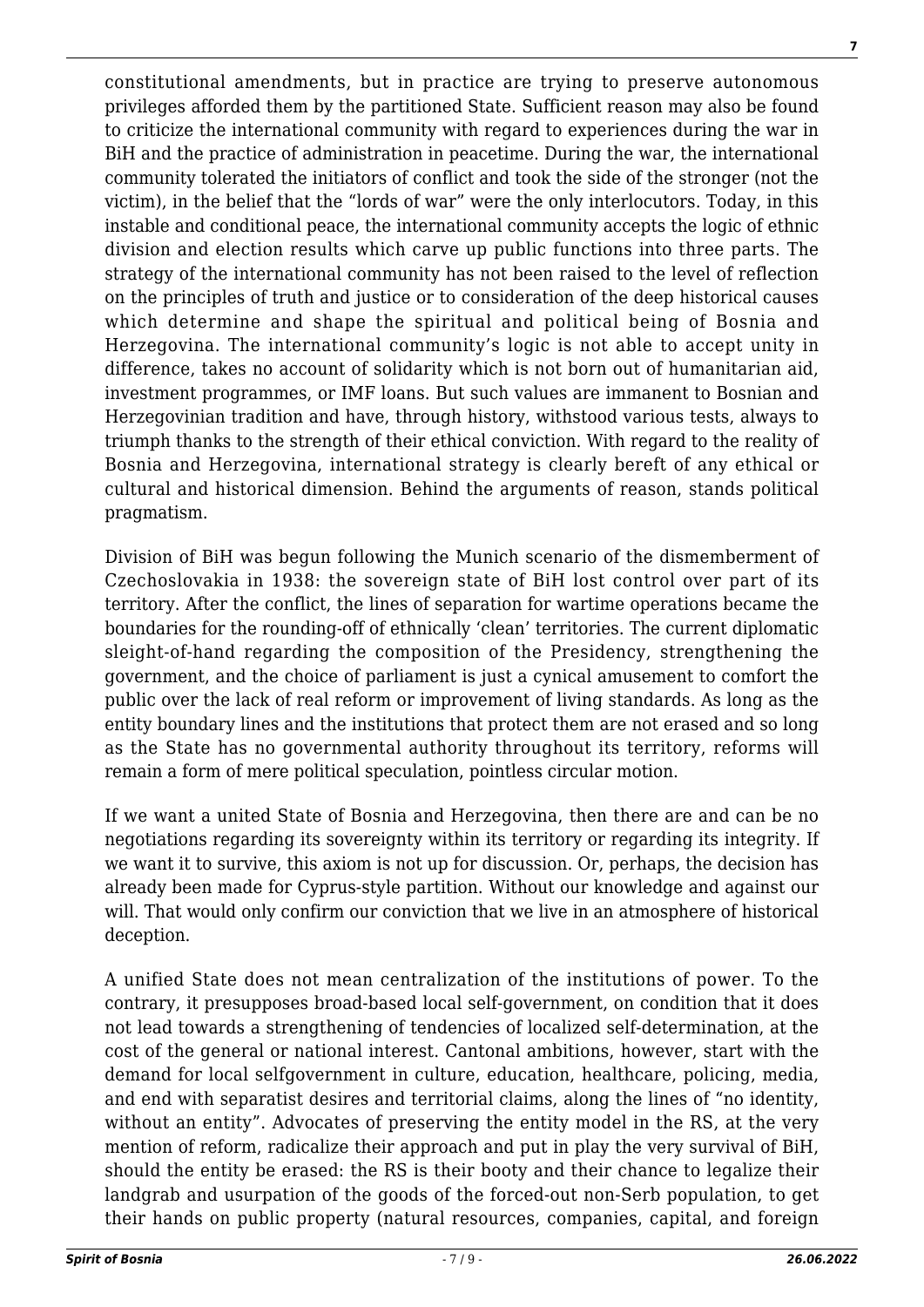receivables), divide it up, and declare it national/ethnic property of the RS.

In the multi-ethnic community of BiH, the concept of separatism, born and nurtured in the violence of war and mass displacement of populations, is absurd and unsustainable. Absurd, because it is in conflict with the age-old coexistence and mutual respect of different faiths and traditions; unsustainable, because modern Europe requires cooperation and exchange between states and peoples, regardless of origin or belief. The question is how the separatists will agree with foreigners, when they cannot do so with the fellow countrymen, with whom they share their origin and language. Moreover, the European Union is looking for interlocutors at State, not entity or regional level; this is why insistence on strengthening entity powers merely deepens political and ethnic/national antagonisms, and certainly prolongs the timeline for BiH to join European institutions. Separatist tendencies cannot strengthen a state, and a separatist and ethnic nationalist concept of government is not possible in Europe. Thanks to the imperatives of economic globalization and the logic of modern industrial production, businesses in Europe and the furthest of foreign parts are agreeing to integrate; in BiH, entity barriers are enough to prevent any cooperation or exchange. It is incomprehensible that major industrial systems (electricity companies, communications, transport, etc.) do not want to unite, even though productivity norms demand it. The idea of national closure takes on the grotesque forms of the nationalist ideologies of exclusion, the will, and self-determination.

The proposed amendments to the Constitution of BiH promise more, with their invocation of a second phase of reform, than they actually do to change the status quo . For now, no one is talking radical measures. I fear that during the 'second phase', it will already be too late for any radical move: the entity boundaries will petrify (assuming that, in the meantime, demands for a third entity are not met), and population exchange and protection of property will become impossible, should any such initiative be made. I also fear that piecemeal reforms of the Constitution will lead to definitive legalization of the division of Bosnia and Herzegovina. I think it is high time for the State to establish its territorial integrity and take over the functions that belong to it. As long as Bosnia and Herzegovina does not enjoy full legal and constitutional authority as a state and [Exercise](http://www.willbeta.com/lose-weight-exercise/) the right to govern throughout its entire territory, negotiations on constitutional changes will remain at degree zero, the starting block.

#### *© 2007 Nikola Kovač*

Note: This essay first appeared in Forum Bosnae , 38/7, "Unity and Plurality in Europe." We gratefully acknowledge the author and International Forum Bosnia for permission to reprint this work. During the war Nikola Kovac was Minister of Education, Culture, Science and Sport. Then he went to serve as First Ambassador of Bosnia and Herzegovina in France.

The preceding text is copyright of the author and/or translator and is licensed under a